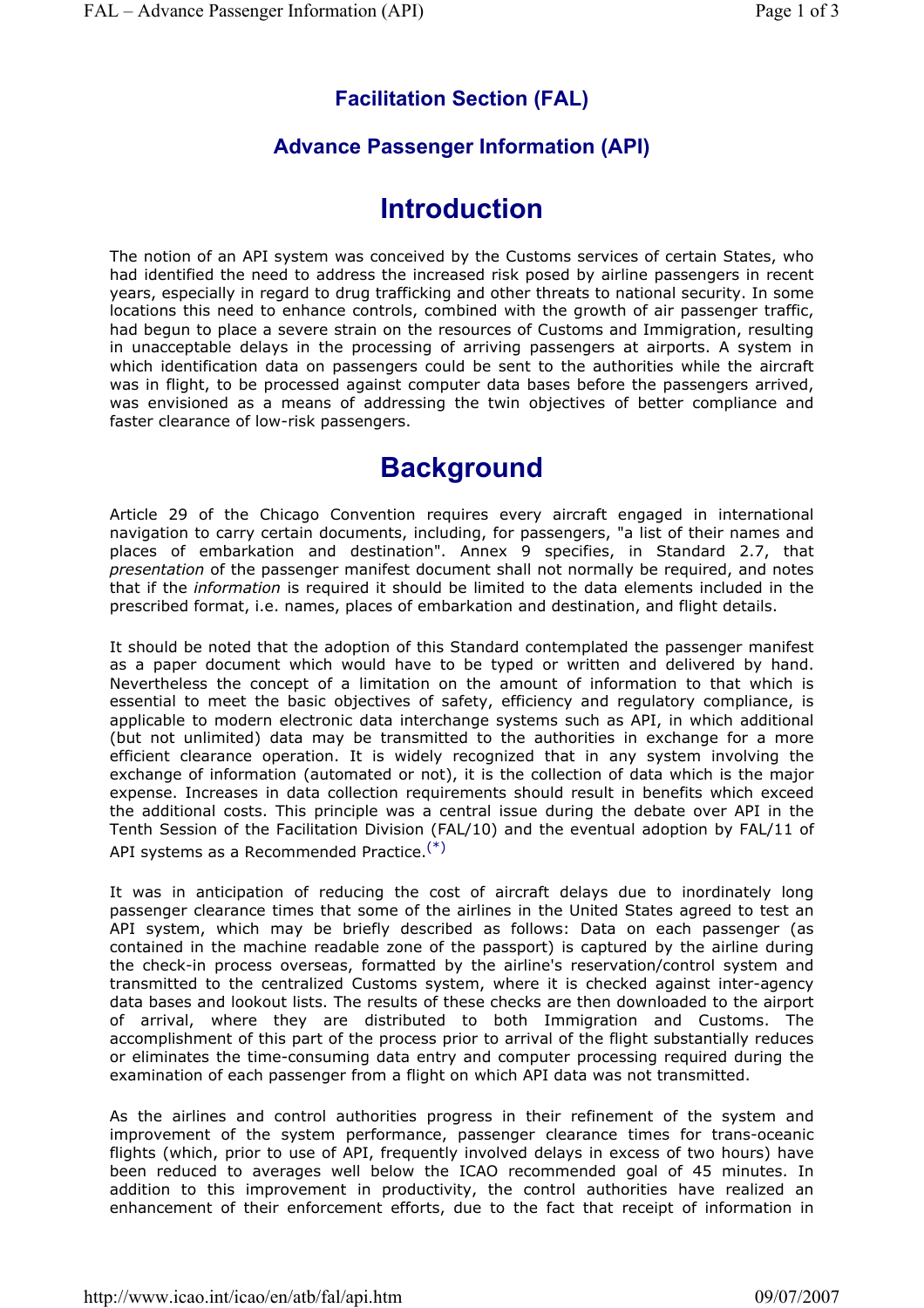advance gives them more time to process the information on the passengers and make better decisions regarding their inspection targets and the appropriate level of control.

The recommendation of FAL/11 reflected support in principle for the use of API worldwide; however, it was also recognized that it may not be a solution in all cases and that some States may not be in a position to implement such systems. States and airport communities which are interested in establishing an API system are advised to consider the following issues.

**API as an EDI system**. API involves the electronic interchange of a limited number of data elements (identification details from the passport and basic flight information) between the computer system of the airline or origin state and the computer system of the destination state. *The new recommended practice does not contemplate the manual preparation of lists, teletype messages or documents containing additional information about the passengers.*

**API as system for advance inspection.** The purpose of API is not solely to provide the authorities with a complete manifest of passenger on board a flight. It is essential that the authorities have procedures and resources in place for examining this data and analyzing it to some extent before the flight arrives, so that the inspection time for the passengers after arrival may be reduced. If the authorities do not have the capability for such pre-arrival screening of passenger information, API is not a viable proposition.

**Costs**. An electronic data interchange system requires a considerable investment in computer hardware, software, and training of personnel on the part of both the operators and the control authorities. An electronically accessible data base is essential; if the State does not have one it must first establish one. Operators and control authorities can expect to incur the costs of developing their respective computer systems and establishing communications links in order to enable the capture, transmission, receipt and processing of the requisite data. In some cases airport facilities may need to be modified in order to accommodate the API passengers separately from the others.

**Impact of a new procedure**. Although Article 22 of the Chicago Convention obligates States to facilitate international air navigation and adopt all measures to prevent unnecessary delays, Article 13 requires the aviation community to comply with a State's laws and regulations " ... related to entry, clearance, immigration, passports, customs, and quarantine... ". In operational terms, a new procedure connected with the arrival or departure of a flight can be justified if it serves to improve productivity of operations and if it improves compliance with the above-mentioned laws and/or enhances aviation security. API systems can effectively address AVSEC and national security problems, unacceptably long delays in passenger processing, and a deterioration of enforcement efforts due to scarcity of personnel resources. The costs of introducing a system should be weighed against the severity of these problems in the State or airport concerned.

**Multiple causes of passenger processing delays**. It should be recognized that not all of the time spent between disembarkation and final clearance is attributable to the activities of the border clearance agencies. Inefficient baggage handling, unavailability of jetways and ground transport, and long walking distances from the aircraft to the inspection hall are some of the factors which contribute to delays but which cannot be solved by the institution of an API system. A careful analysis, to determine how much of the excessive passenger clearance time is due to inspection processes, is necessary in order to decide whether an API system would be an appropriate strategy.

**Multiple inspection agencies**. If the decision is made to pursue an API system, it is essential to involve all of the inspection agencies in the planning and development of the system from the beginning. Customs, immigration, and agriculture authorities all have different information needs which must be accommodated, in order to prevent the nonparticipation of one of the agencies from negating the productivity gains of the others.

**Industry involvement**. Since participation in API involves costs to the operators, their co-